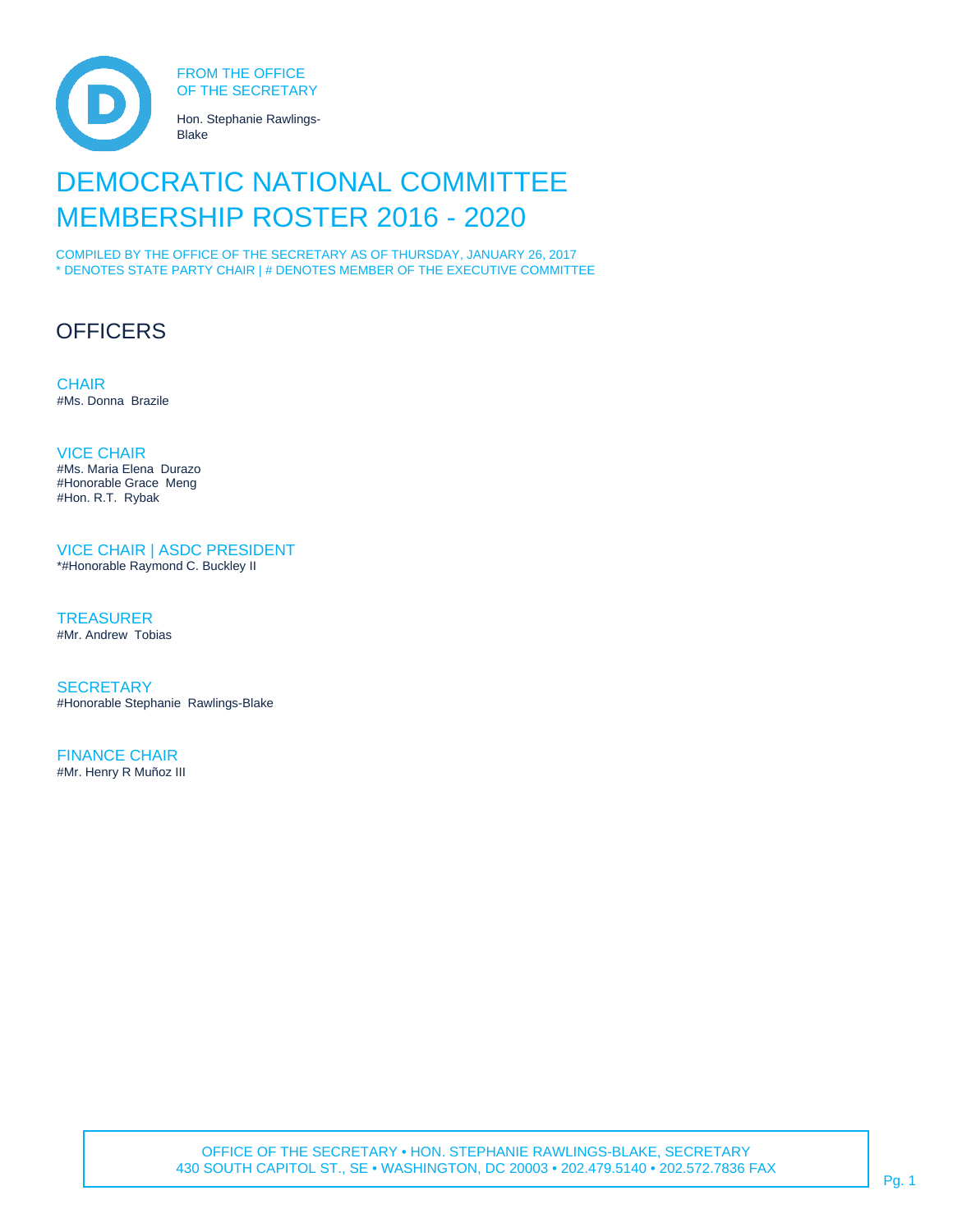## ALABAMA

\*Honorable Nancy L. Worley Mr. Clinton M Daughtrey Dr. Randy B. Kelley Ms. Janet May

#### **ALASKA**

\*Ms. Casey Steinau Mr. Lawrence A Murakami Dr. Sheila A. Selkregg Mr. Edward Wesley

#### ARIZONA

\*Mrs. Alexis C Tameron Mr. Douglas Ballard Mr. Luis Heredia Mr. William G Roe Dr. Carolyn Warner

#### ARKANSAS

\*Mr. Vincent Insalaco Hon. Joyce Elliott Hon. Dustin McDaniel Kasey Summerville

#### CALIFORNIA

\*Mr. John Burton Steven K. Alari Ms. Becca Doten Mr. Jesse L Durfee Ms. Mary Ellen Early Ms. Alexandra Gallardo Rooker Ms. Alice A. Huffman #Ms. Aleita J Huguenin Michael Kapp Mr. Andrew Lachman Honorable Barbara Lee Otto O Lee Ms. Sandra M Lowe Bob Mulholland Ms. Christine Pelosi Hon. John A Perez Ms. Melahat Rafiei Susie A. Shannon #Mr. Garry S Shay Mr. Keith Umemoto Rep. Maxine Waters Mr. Laurence S Zakson

#### COLORADO

\*#Mr. Rick A Palacio Mr. Michael F Hamrick Ms. Beverly Benavidez Ryken Ms. Jeri D Shepherd Ms. Terry L Tucker

## **CONNECTICUT**

\*Mr. Dominic F Balletto Jr #Ms. Nancy DiNardo Mr. John W Olsen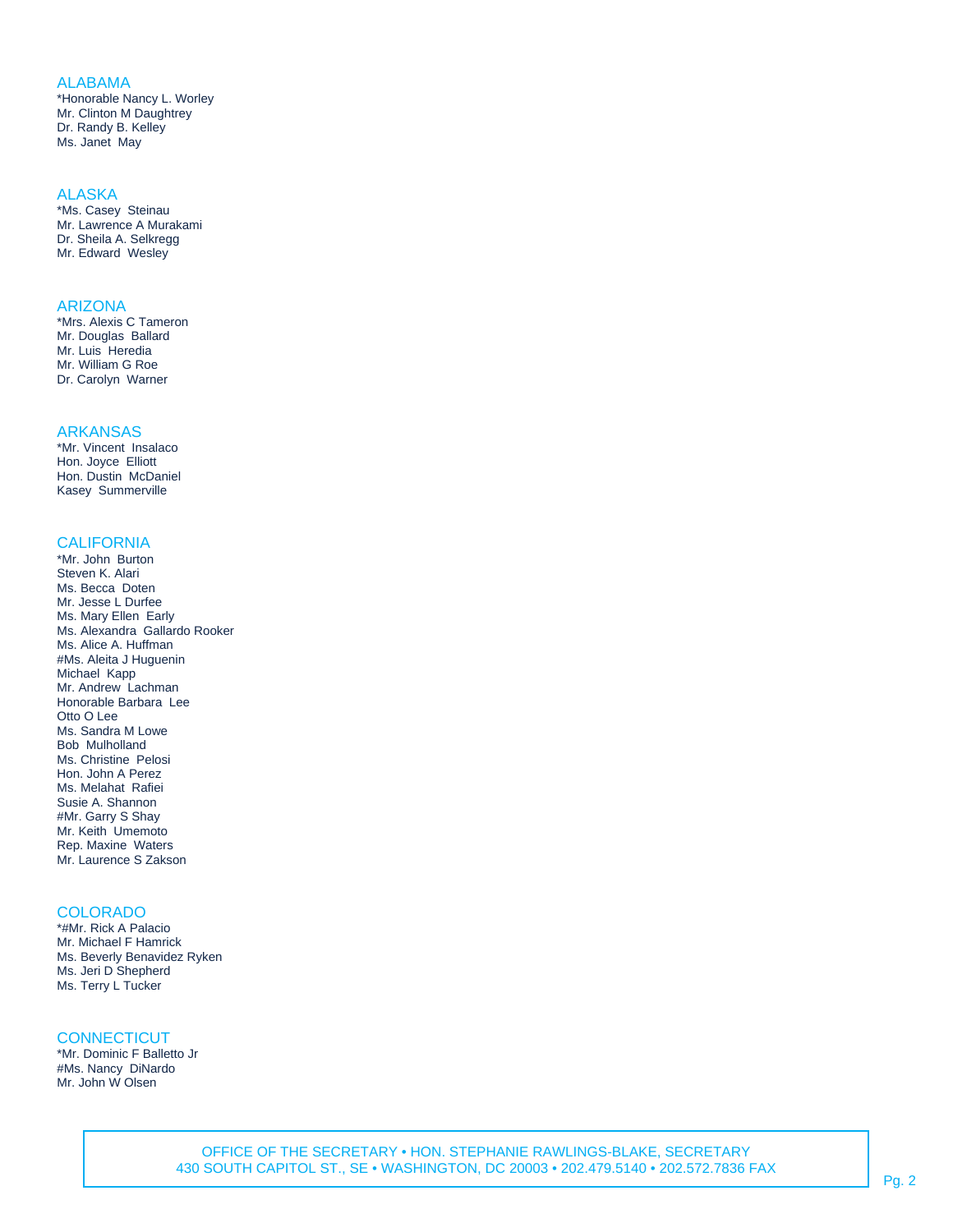## **DELAWARE**

\*Mr. John D Daniello Hon. Robert Gilligan Ms. Lisa B Goodman Esquire Ms. Karen Lynne Kirkpatrick-Valentine

# DEMOCRATS ABROAD

\*Ms. Katie Solon Ms. Connie Borde Mr. John A. Eastwood Ms. Adrianne R George Ms. Martha McDevitt-Pugh Mr. Art Schankler Mr. Kenneth E Sherman Mr. Orlando E. Vidal

# FLORIDA

\* Stephen Bittel Tiffany Nicole Barnes Dwight Bullard Cynthia Busch Grace Carrington Mr. Alan R Clendenin Ken Evans Ms. Alma R. Gonzalez Esq. Judy Mount John Parker John A Ramos Terrie Lorraine Rizzo

## **GEORGIA**

\*Mr. DuBose Porter Ms. Wendy Davis Sheikh M Rahman Mr. Richard A Ray Ms. Sally S Rosser Hon. Pamela Stephenson Ms. Nikema Williams

## **GUAM**

\* Joaquin Perez Hon. Rory Respicio Ms. Taling Taitano Sarah Thomas-Nededog

#### HAWAII

\*Mr. Timothy A Vandeveer Bart E Dame Ms. Kathleen G Stanley Dr. Marie Dolly Strazar

#### IDAHO

\* Bert C Marley Evangeline M Beechler Susan S Eastlake Mr. Jerry C Shriner

#### ILLINOIS

\*Speaker Michael Madigan Hon. Carrie Austin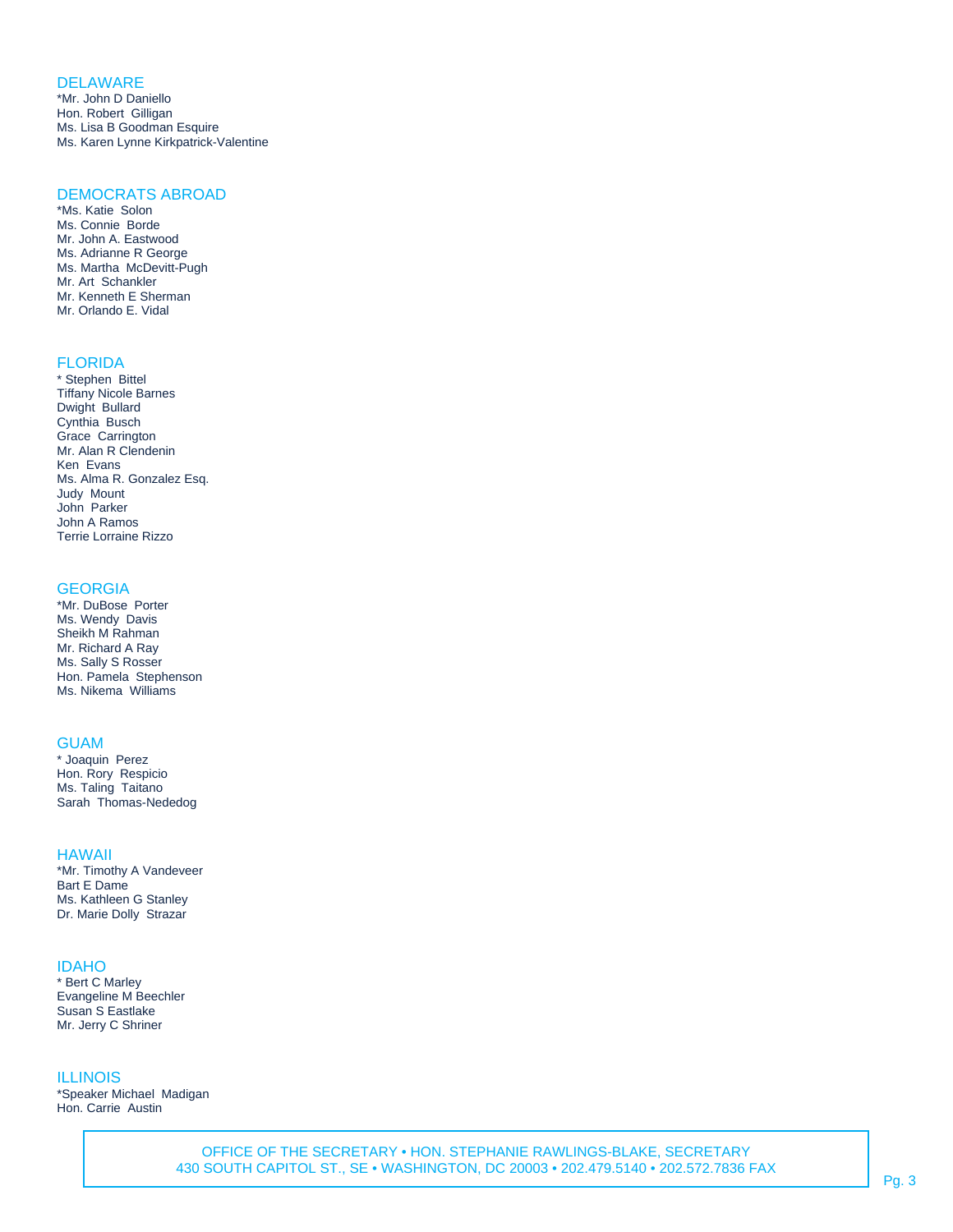Honorable Jerry F Costello Honorable John J Cullerton Rep. Danny K Davis Honorable Daniel W Hynes #Hon. Iris Y Martinez Ms. Jayne Mazzotti Hon. Carol Ronen Honorable Karen A Yarbrough

## INDIANA

\*Mr. John C Zody Mr. David a Frye Ms. Cindy S Henry #Mrs. Cordelia M. Lewis-Burks Mr. S. Anthony Long

#### IOWA

\*Dr. Andy H McGuire Mr. Scott M. Brennan Danny Homan # Sandy Opstvedt

## **KANSAS**

\*Mr. E. L. Kinch Ms. Teresa Garcia Krusor Ms. Melody McCray-Miller Mr. Christopher T Reeves

## **KENTUCKY**

\* Sannie Overly Mr. Neville Blakemore Ms. Charlotte Lundergan Mr. Nathan Gene Smith

# LOUISIANA

\*#Honorable Karen Carter Peterson Mrs. Deborah J. Langhoff Michael McHale Hon. Arthur Morrell

#### MAINE

\*Honorable Philip L Bartlett II Ms. Diane M Denk Hon. Troy Jackson Peggy Schaffer

## MARYLAND

\*Mr. D. Bruce Poole Victoria Jackson-Stanley #Ms. Belkis (Bel) W. Leong-Hong Mrs. Yvette W Lewis Mr. Glenard S Middleton Hon. Gregory Pecoraro

## **MASSACHUSETTS**

\*Mr. Gus Bickford Ms. Kate Donaghue Ms. Debra Kozikowski Mr. David M O'Brien Ms. Susan Thomson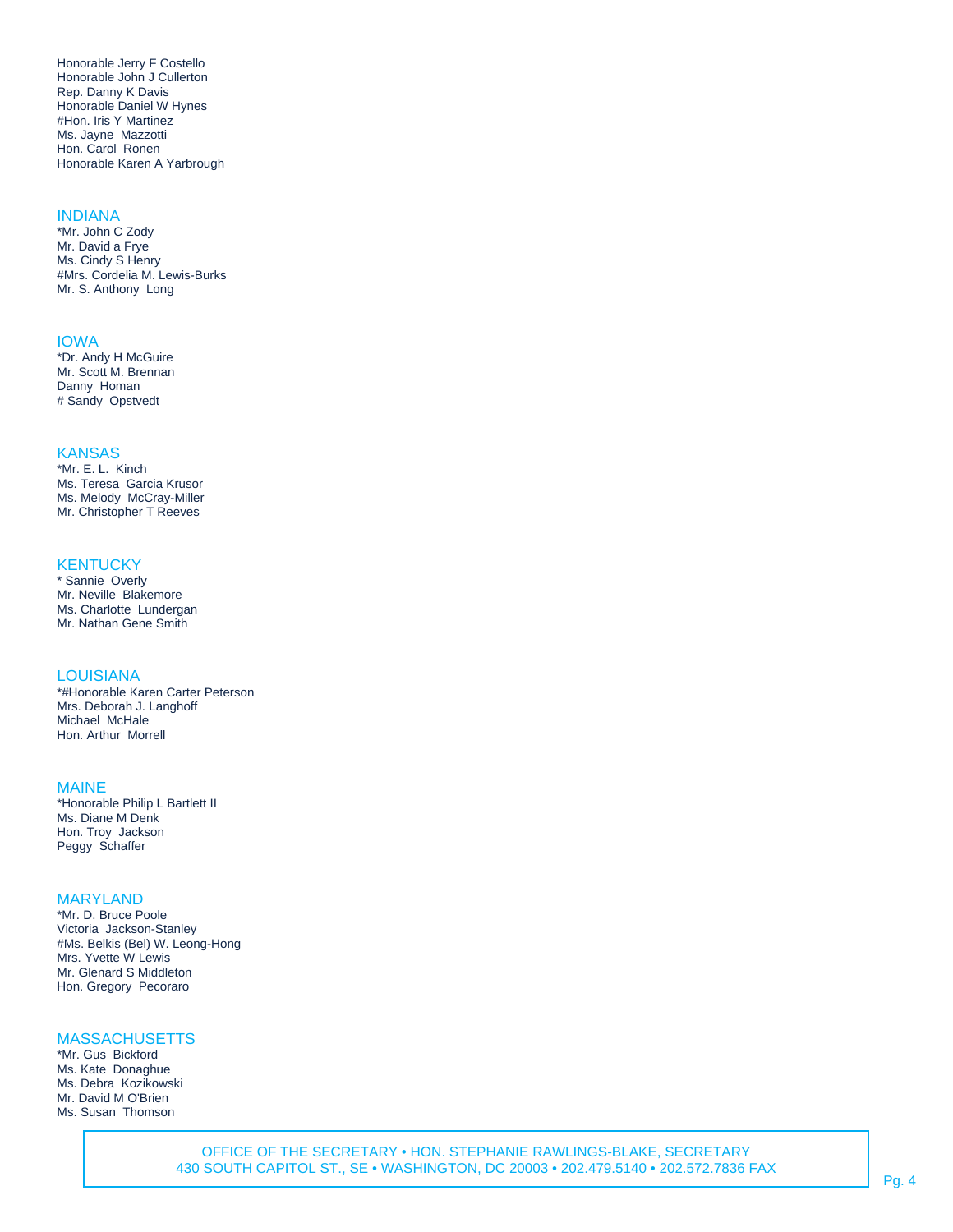## MICHIGAN

\*Hon. Brandon Dillon Honorable Michelle Deatrick Dr. Grethen Dziadosz Mr. Barry J Goodman Norwood Jewell Mr. Daryl Newman Honorable Nancy Quarles Shauna Ryder Diggs

# **MINNESOTA**

\*#Mr. Ken Martin Mr. James ("J.P.") P Barone Mr. Ron Harris Ms. Marge Hoffa Ms. Lori A Sellner Ms. Elly Zaragoza

#### **MISSISSIPPI**

\* Bobby Moak Will Colom Raeshawn Davis Mrs. Vicki R Slater

#### **MISSOURI**

\* Stephen Webber (Gary) Winston Apple Ms. Persephone Dakopolos Megan E Green Genevieve Williams Mr. Curtis Wylde

#### **MONTANA**

\*Mr. Jim Larson Ms. Jacquie Helt Mrs. Jean Lemire Dahlman Mr. Jorge Quintana

#### **NEBRASKA**

\*Mrs. Jane Erin Fleming Kleeb Mr. Ron Kaminski Mr. Frank D LaMere Ms. Patricia A Zieg

#### **NEVADA**

\*# Roberta A Lange Mr. Nelson Araujo Ms. Allison A Stephens Mr. Chris Wicker

## NEW HAMPSHIRE

\*#Honorable Raymond C. Buckley II Hon. Martha Fuller Clark William H Shaheen Ms. Kathleen Sullivan

## NEW JERSEY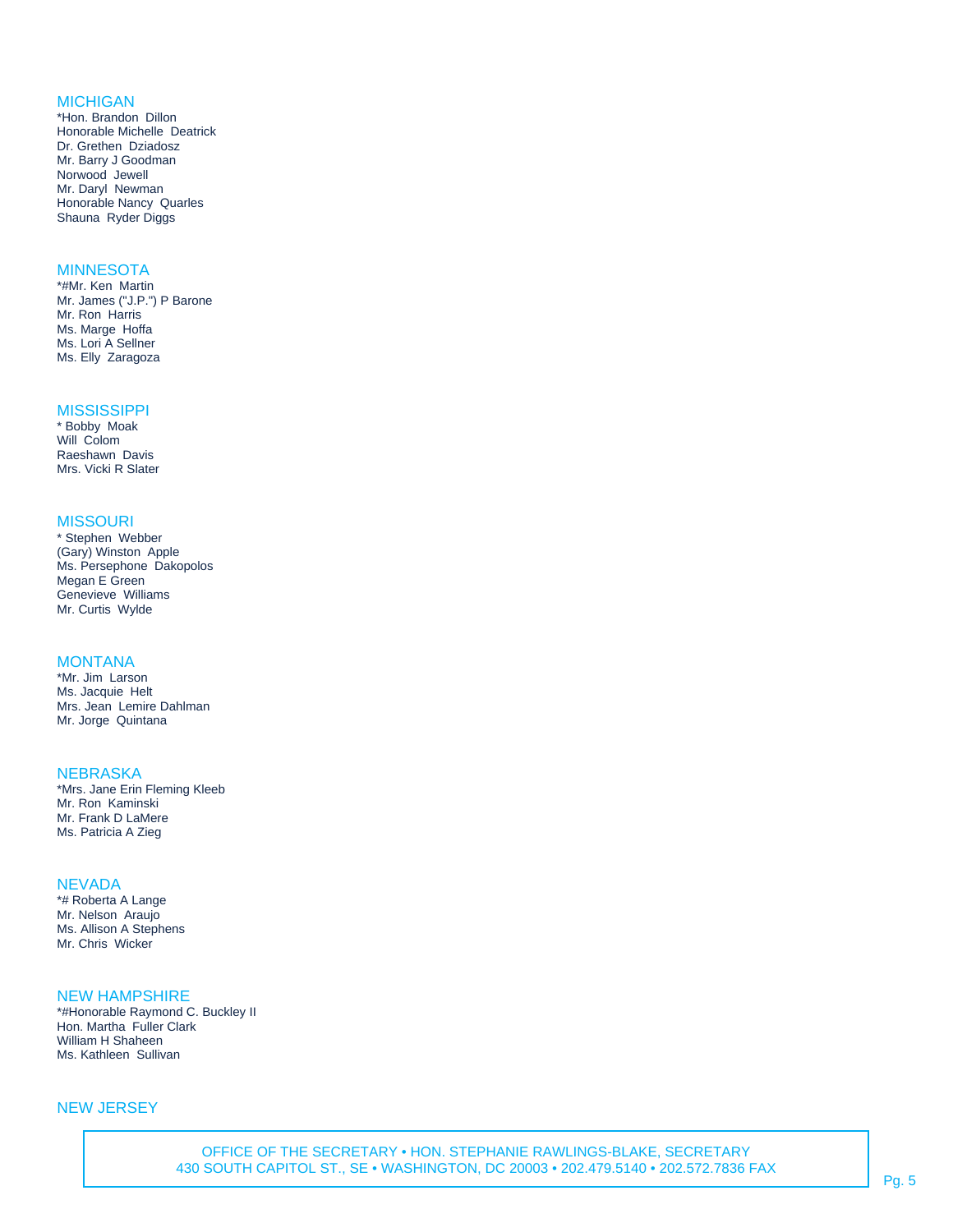\*Mr. John Currie Mr. Tonio Burgos Mrs. Lizette Delgado Polanco John Graham Ms. Marcia Marley Mrs. Bernadette P. McPherson Esq. Mr. George E Norcross III

#### NEW MEXICO

\* Debra Haaland Ms. Joni Marie Gutierrez Mr. Juan Sanchez III Hon. Raymond Sanchez

#### NEW YORK

\*Honorable Byron Brown # Stuart H Appelbaum Hon. Vivian Cook Ms. Jennifer Cunningham Ms. Maria Cuomo Cole Ms. Hazel Duke Hon. Herman Farrell Jr. Ms. Emily Giske Carl Heastie Honorable Christine Quinn Mr. Michael Reich Mr. Gerard J Sweeney Mr. Robert Zimmerman

## NORTH CAROLINA

\*Ms. Patsy Keever Honorable Denise D Adams Mr. Ryan Butler Zack Hawkins Shelia A Huggins Cliff Moone Mr. John R Verdejo

## NORTH DAKOTA

\*Honorable Kylie M Oversen Ms. Ondine E Baird Mr. Joshua A Boschee Warren D Larson

#### NORTHERN MARIANA ISLANDS

\* Daniel Quitugua Nola Hix Janet H King Mr. Michael A White

#### OHIO

\*Mr. David A Pepper Tim Burga Mrs. Rebecca L. Higgins #Honorable Mark Mallory Mr. Ronald L Malone Dr. Valarie J McCall Ms. Rhine McLin Mr. Joe Rugola Nina Turner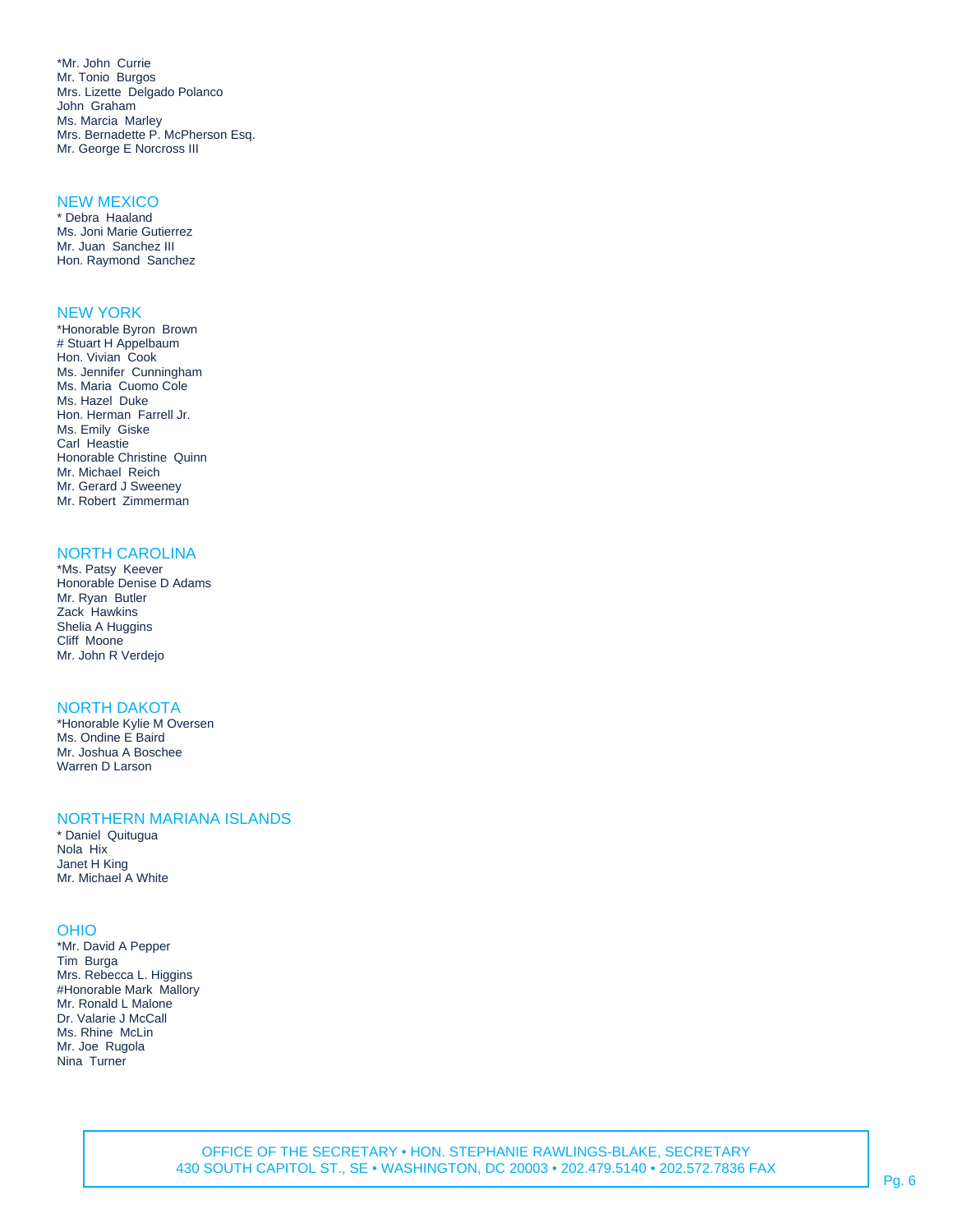## **OKLAHOMA**

\* Mark Hammons Mr. Jim Frasier Connie Johnson Ms. Betty McElderry

#### **OREGON**

\*Mr. Frank Dixon Mr. Matt K Keating Mr. Travis Nelson Ms. Karen A Packer Ms. Tanya Shively

# **PENNSYLVANIA**

\*Mr. Marcel Groen Mr. Rick Bloomingdale Mr. Ronald Donatucci Ms. Penny Gerber Mr. Gerald Lawrence Dr. Nancy P Mills Ph.d. Mr. Ian Murray Ms. Evie Rafalko-McNulty Mrs. Marian B. Tasco Mrs Ms. Sylvia C Wilson

## PUERTO RICO

\*#Mr. Roberto L Prats Ms. Liza M Ortiz

## RHODE ISLAND

\*Rep Joseph McNamara Hon. Grace Diaz Mr. Frank Montanaro Sr. Ms. Edna O'Neill Mattson

## SOUTH CAROLINA

\*#Mr. Jaime R Harrison #Hon. Gilda Cobb-Hunter Ms. Carol K Fowler Ms. Kaye Lingle Koonce Mr. Clay N. Middleton

#### SOUTH DAKOTA

\*Ms. Ann Tornberg Mrs. Deb J Knecht Mr. Joe Lowe William E Walsh

## **TENNESSEE**

\* Mary Mancini Ms. Gale Jones Carson #Mr. Will T. Cheek Mr. John H. Litz Hon. William Owen

#### **TEXAS**

\*#Hon. Gilberto Hinojosa #Hon. Yvonne Davis Mr. AJ Durrani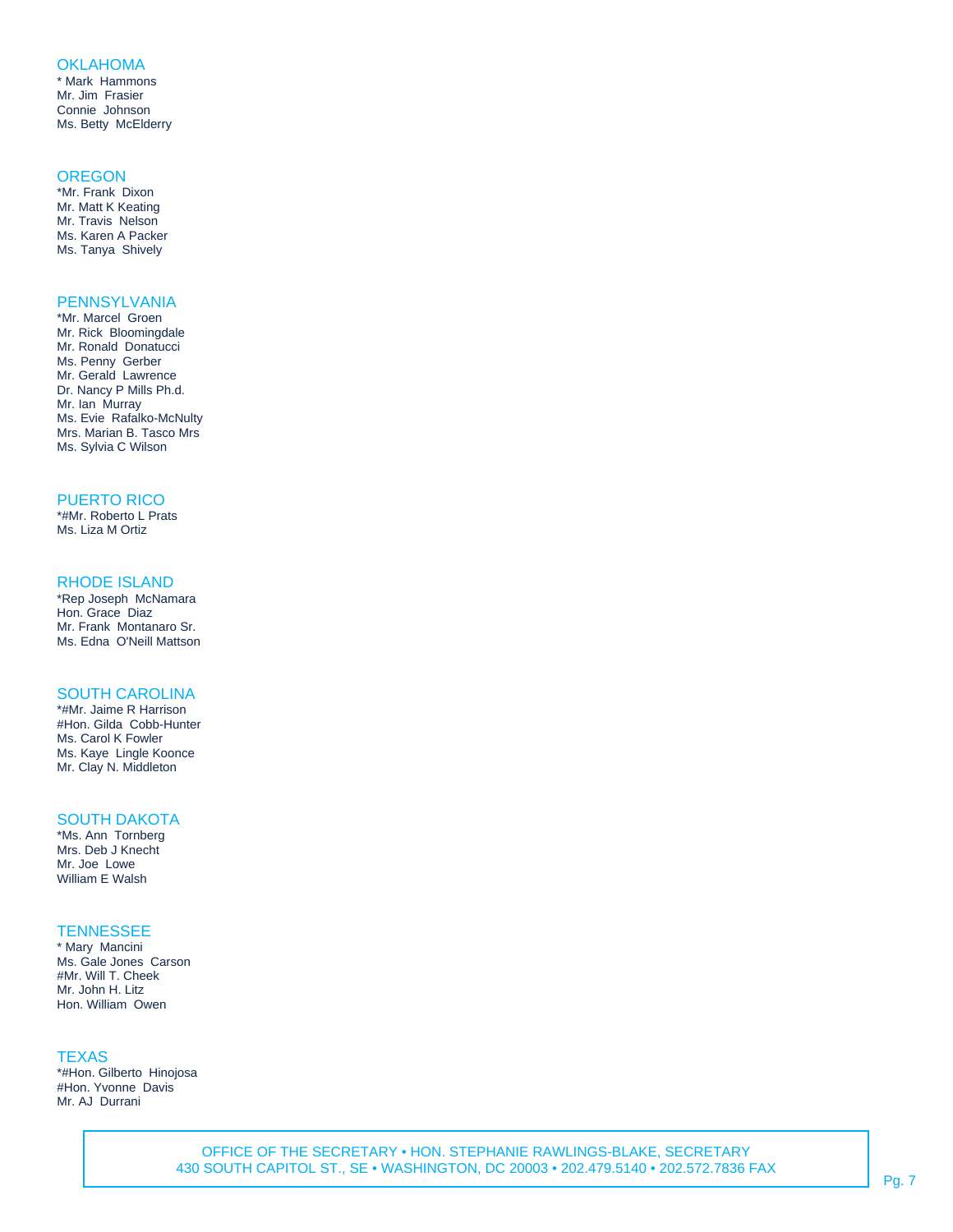Ms. Kat Hoang Hon. Glen Maxey John B. Patrick Ms. Fredericka M Phillips Mrs. Betty Z Richie Mr. Jose R Rodriguez Mr. Dennis D Speight Mrs. Senfronia Thompson Mrs. Celina Vasquez Mr. Royce B West

## US VIRGIN ISLANDS

\*Honorable Donna M Christensen Ms. Carol M Burke Mr. Luis "Tito" Morales Glen Smith

#### UTAH

\*Mr. Peter M Corroon Breanne Miller Charles A Stormont Ms. Jenny Wilson

#### VERMONT

\*Ms. Dottie Deans Terje Anderson Hon. Tim Jerman Ms. Mary M Sullivan

#### VIRGINIA

\*#Ms. Susan R Swecker Mr. Steven C. Cochran #Ms. Doris Crouse-Mays Mr. Fred W. Hudson Mr. Frank Leone Ms. Atima Omara Ms. Yasmine P Taeb Esq.

# **WASHINGTON**

\* Jaxon Ravens #Mr. Ed s Cote Sharon Mast Mr. David T McDonald Ms. Nancy E Monacelli Ms. Valerie Brady Rongey

## WASHINGTON DC

\*#Honorable Anita D. Bonds Ms. MaryEva Candon Hon. Arrington Dixon Mr. Ed Potillo

# WEST VIRGINIA

\*Ms. Belinda J Biafore Ms. Elaine A Harris William Laird Mr. Pat Maroney

**WISCONSIN** \*Mrs. Martha K Laning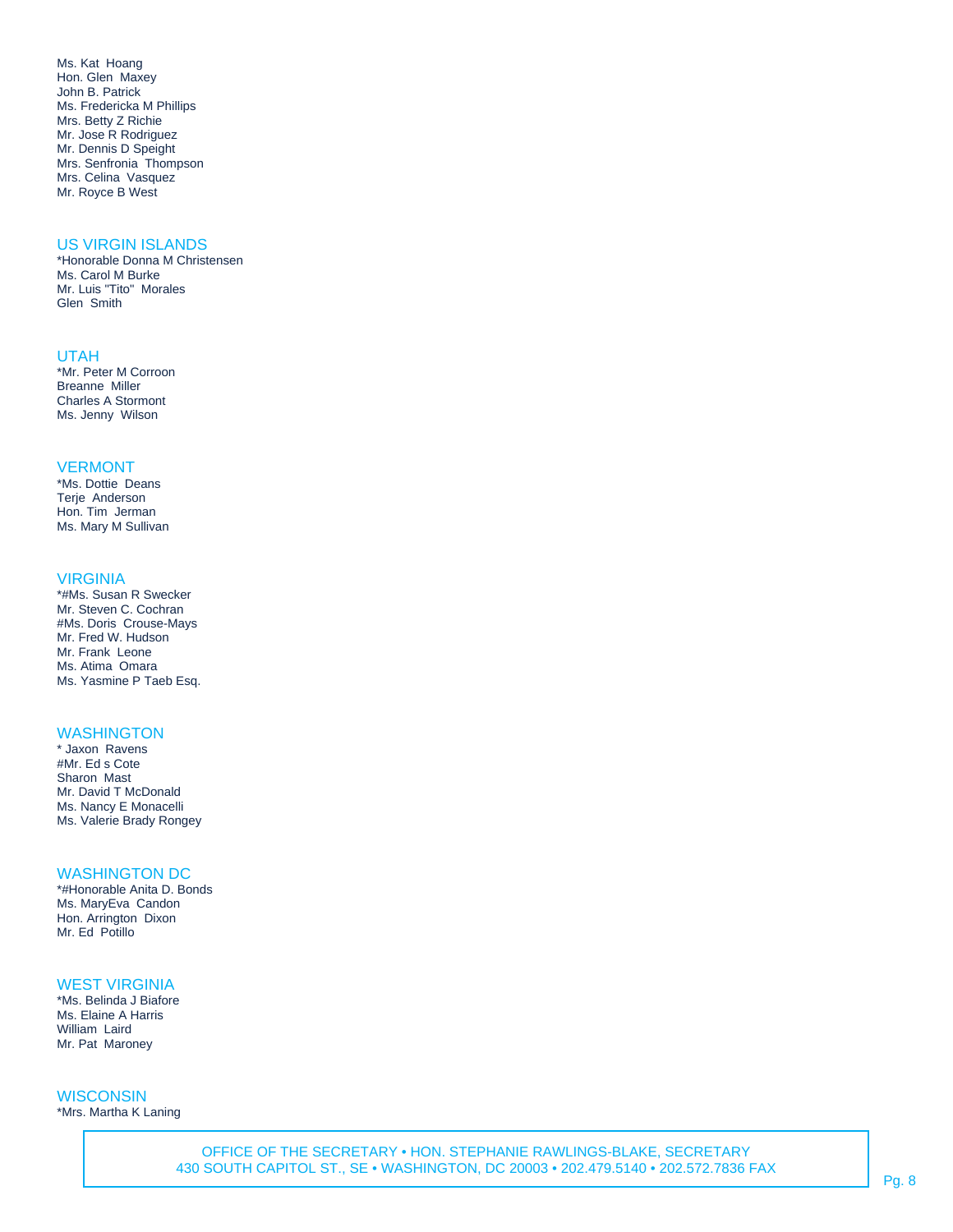Janet Bewley Honorable David Bowen Ms. Martha Marie Love #Mr. Jason Rae Mr. Andrew Werthmann

#### **WYOMING**

\*Ms. Ana Cuprill Jessica S Chambers Mr. Jon A Gardzelewski Mr. Bruce A. Palmer

## MEMBERS AT LARGE

Mr. Rafael Anchia # Dennis W. Archer Ms. Virginia Barnes Ms. Jan M. Bauer Mr. Jeff Berman Ms. Artie Blanco Mr. James J. Boland Ms. Joyce Brayboy Ms. Laphonza Butler Ms. Maria Cardona Hon. James Clayborne Mr. Tony Coelho Larry Cohen Mr. J. David Cox Rev. Leah Daughtry Mr. Ralph Dawson Dr. Barbaralee Diamonstein-Spielvogel Ms. Joanne Dowdell Ms. Maria Echaveste Ms. Lily L Eskelsen Garcia Mr. Joseph L. Falk Ms. Katherine Fernandez Rundle Mr. Raj Fernando Mr. Hector Figueroa Donald Lionel Fowler #Mr. Earl D. Fowlkes Jr. Mrs. Isabel Framer Ms. Montserrat Garibay Mr. Tefere Gebre Honorable Alice T Germond Hon. Angel Gomez Ms. Amanda Green-Hawkins Ms. Janice Griffin Ms. Carol Guthrie #Mr. Daniel J. Halpern Mr. Harold Ickes Honorable Jay S Jacobs Mr. Matthew Johnson Mr. Lacy M Johnson Dr. Elaine C Kamarck Ms. Sarah Kovner #Ms. Sunita Leeds #Mr. Andres Lopez Hon. Evan Low Ms. Juanita G Luiz Mr. Kerman Maddox Marcus Mason Honorable Jennifer L McClellan #Mrs. Mattie McFadden-Lawson #Ms. Lorraine C Miller #Ms. Minyon Moore Honorable Michael A. Nutter Ms. Blanca Uzeta O'Leary Carlos Odio Mrs. Carol J Pensky Mr. Steven M Powell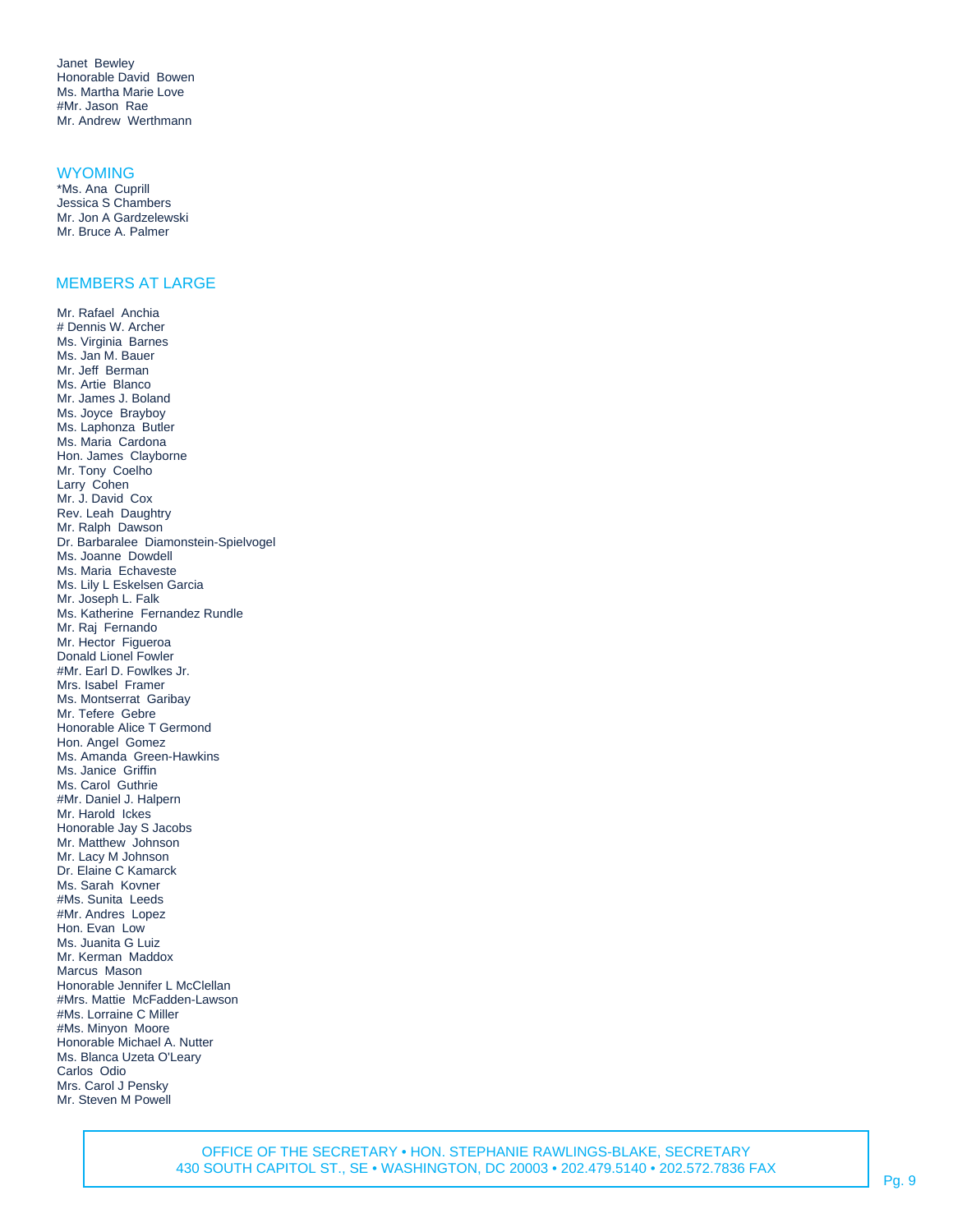Ms. Carrie Pugh Mr. Andres Ramirez Jr. #Mr. Rion J Ramirez #Mayor Kasim Reed #Ms. Laura Ricketts #Honorable James Roosevelt Jr. Mr. Lee A Saunders #Honorable Lottie Shackelford #Ms. Barbra "Babs" C Siperstein #Hon. Hilda L Solis Mr. Rick C. Wade Mr. Brian Wahby Ms. Randi Weingarten Mr. Alan Williams #Dr. James J Zogby

## CONGRESSIONAL REPRESENTATIVES

#Leader Nancy Pelosi #Senator Harry Reid Rep. Gregory Meeks Senator Debbie Stabenow

## DEMOCRATIC LEGISLATIVE CAMPAIGN COMMITTEE

#Honorable Tina Kotek Hon. Garnet Coleman Hon. Valerie Longhurst

# DEMOCRATIC GOVERNORS ASSOCIATION

#Gov. Dan Malloy Honorable Kate Brown Honorable Jay Inslee

## NATIONAL DEMOCRATIC COUNTY OFFICIALS #Hon. Arlanda Williams

Mr. Unzell Kelley

# NATIONAL DEMOCRATIC MUNICIPAL OFFICIALS

#Mr. Joe A. Buscaino Honorable Susie Nakasian Honorable Gregory S Pettis

## DEMOCRATIC ASSOCIATION OF SECRETARIES OF STATE

Secretary Natalie Tennant Jim Condos

## NATIONAL FEDERATION OF DEMOCRATIC WOMEN

#Ms. Joanne Sullivan Dr. Maureen A McKenna # Virgie M Rollins

#### COLLEGE DEMOCRATS OF AMERICA #Mr. Marv B McMoore Jr

Ms. Ellen R Lindblom

# DEMOCRATIC ASSOCIATION OF ATTORNEYS GENERAL

Mr. Karl A Racine Ellen Rosenblum

# NATIONAL ASSOCIATION OF DEMOCRATIC LIEUTENANT GOVERNORS

Hon. Shan Tsutsui Honorable Nancy Wyman

## NATIONAL ASSOCIATION OF DEMOCRATIC STATE TREASURERS

Honorable Deborah Goldberg Mr. John Perdue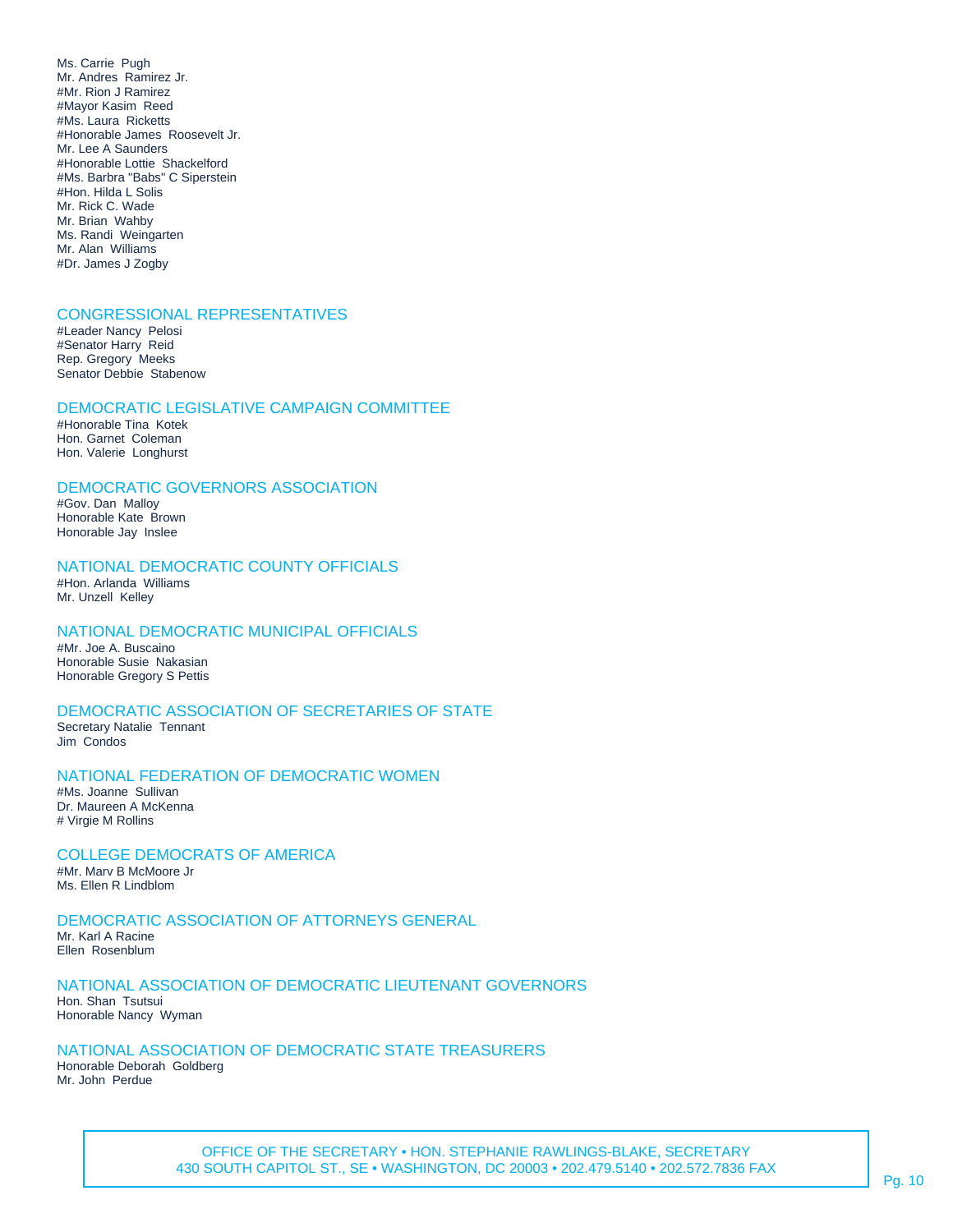# NATIONAL CONFERENCE OF DEMOCRATIC MAYORS

#Mayor Sly James Mayor Eric Garcetti Ms. Nan Whaley

# NATIONAL DEMOCRATIC ETHNIC COORDINATING COMMITTEE

Honorable Bruce A. Morrison Ms. Danica R Oparnica

#### NATIONAL DEMOCRATIC SENIORS COORDINATING COUNCIL Mr. Steve Regenstreif

Ms. Maria C. Cordone

# YOUNG DEMOCRATS OF AMERICA

#Mr. Louis Elrod Ms. Akilah Ensley Mr. John A Keller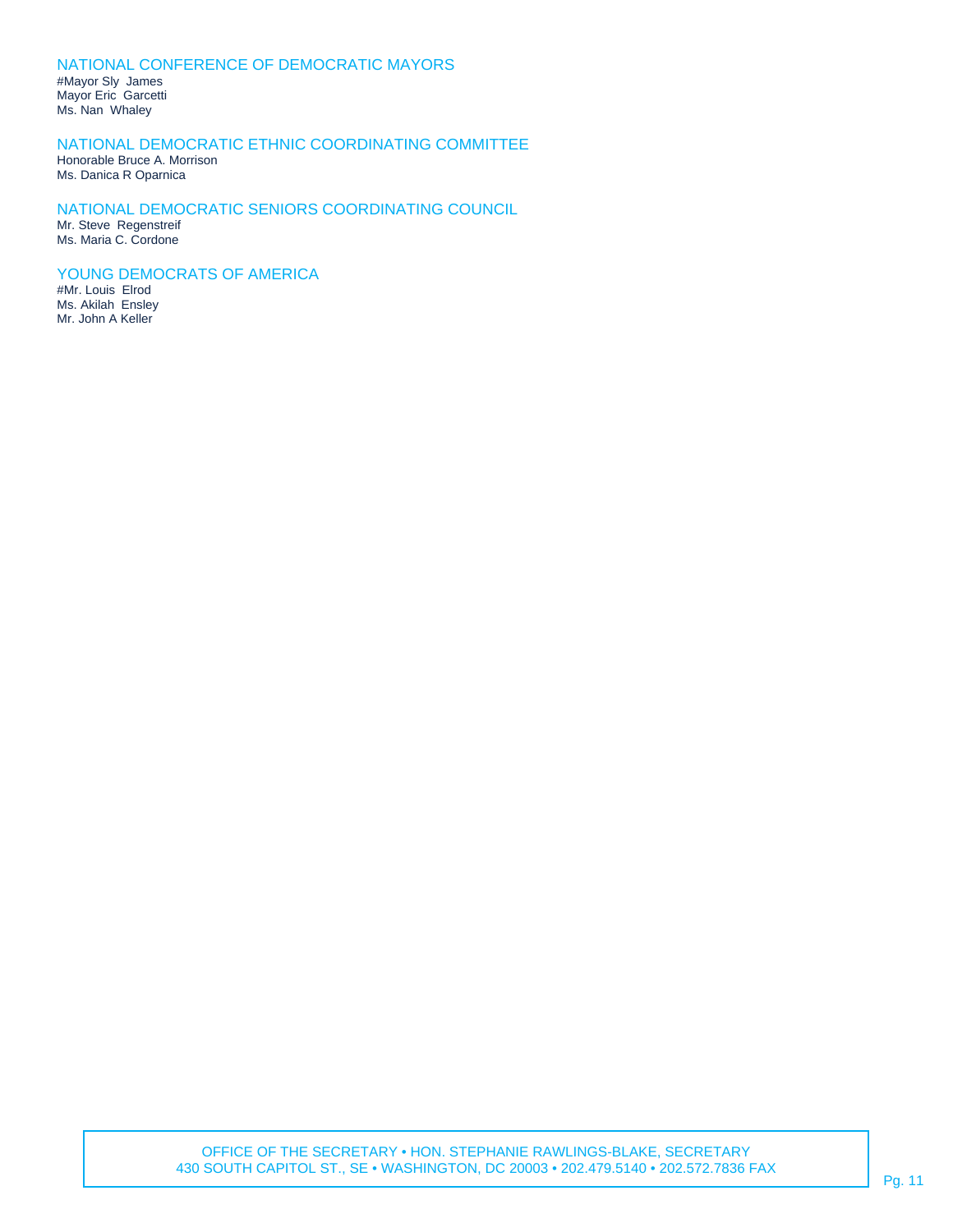# STATE DEMOCRATIC PARTY EXECUTIVE DIRECTORS

| Ms. Kay Brown                 | Alaska Democratic Party                           |
|-------------------------------|---------------------------------------------------|
| Shelia Healy                  | Arizona Democratic Party                          |
| <b>Ted Dick</b>               | Democratic Party of Arkansas                      |
| Mr. Chris Masami Myers        | California Democratic Party                       |
| Ms. Anne E Wilseck            | Colorado Democratic Party                         |
| Michael Mandell               | Democratic State Central Committee of Connecticut |
| Mr. Raymond D Lewis           | Delaware Democratic Party                         |
| Marc Rodriguez                | American Democrats Abroad                         |
| Scott Arceneaux               | Florida Democratic Party                          |
| Ms. Rebecca DeHart            | Democratic Party of Georgia                       |
| Mr. Alexander G Wheeler       | Democratic Party of Hawaii                        |
| Ms. Sally Ann Boynton Brown   | Idaho Democratic Party                            |
| Mr. Timothy Mapes             | Democratic Party of Illinois                      |
| Mrs. Shannon R Mears          | Indiana Democratic Party                          |
| Ben Foeke                     | Iowa Democratic Party                             |
| Mr. Kerry L Gooch             | Kansas Democratic Party                           |
| Charlotte Flannery            | Kentucky Democratic Party                         |
| Mr. Stephen Garrison Handwerk | Louisiana Democratic Party                        |
| Ms. Katie Mae Simpson         | Maine Democratic Party                            |
| Pat Murray                    | Maryland Democratic Party                         |
| Jay Cincotti                  | Massachusetts Democratic Party                    |
| Lavora R Barnes               | Michigan Democratic Party                         |
| Corey Day                     | Minnesota Democratic-Farmer-Labor Party           |
| Emily Waggoner                | Missouri Democratic Party                         |
| Crystal Brinkley              | Missouri Democratic Party                         |
| Nancy Keegan                  | Montana Democratic Party                          |
| Hadley B Richters             | Nebraska Democratic Party                         |
| Mr. Zach Zaragoza             | Nevada Democratic Party                           |
| Mr. Sean Doyle                | New Hampshire Democratic Party                    |
| Jennifer Holdsworth           | New Jersey Democratic State Committee             |
| Chris James                   | New Jersey Democratic State Committee             |
| Mr. Joseph B Kabourek III     | Democratic Party of New Mexico                    |
| Basil Smikle                  | New York State Democratic Committee               |
| Mrs. Kimberly N Reynolds      | North Carolina Democratic Party                   |
| Robert Haider                 | North Dakota Democratic-NPL Party                 |
| Brian Flaherty                |                                                   |
| Greg Beswick                  | <b>Ohio Democratic Party</b>                      |
| Sarah Baker                   | Oklahoma Democratic Party                         |